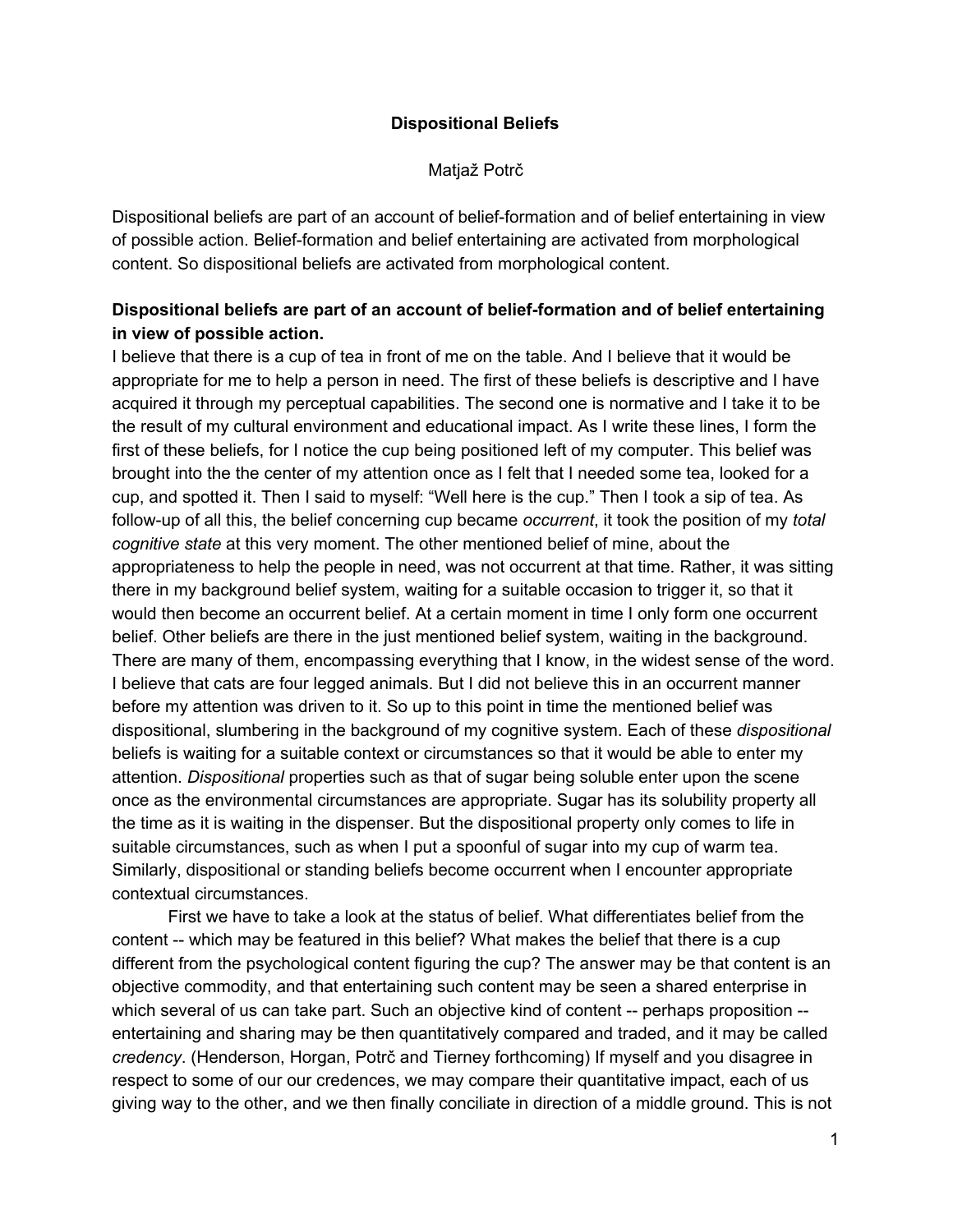the case with *beliefs* though, for we hold these in an all or nothing manner. We will not be easily ready to give up on our beliefs, until there is something such as an underlying change occurring in our overall attitudes. Our political beliefs may be a case in point. As well there is quite a changed perturbance of my system when I discover that something that I believed to be a hamster is actually a rat.<sup>1</sup> We are inclined to take beliefs that we entertain, in dispositional and then in occurrent manner, to be part of our rationality, and thus to be our cherished property. They are not something objective but rather a first person point of view matter. This goes for dispositional and occurrent beliefs. Some of these are linked to normative pressures that we comply to, and others to the goal of truth. The evaluation of beliefs, however, in counter distinction to that of credences, succeeds through *phenomenological experience* of beliefs inhabiting the space of reasons, although they may well be produced in the environment proper to the space of causes. (Horgan, Potrč, Strahovnik and Timmons forthcoming).

The question now is whether dispositional beliefs have some role to play in my *beliefformation*, and in my *entertaining beliefs* in view of a possible action. (Potrč forthcoming). *Beliefformation* of factual beliefs happens in the space of causes. We start with *factual* beliefs because they avoid discussion of possible realist commitments proper to normative or moral beliefs. Perceptual belief would be a case in point. I form factual belief about a chair being over there by observing the chair, thus entering in causal relation to it. But this external causal relation is not sufficient for my formation of the mentioned belief. Although chair is in the same causal relation to myself as I am in respect to it, it is more than doubtful whether it would be able to form a belief about myself being there.<sup>2</sup> An answer is that myself, in counter distinction to the chair, possess the ability to *categorize* features and entities that I happen to encounter. But just what would this ability consist in? One answer at hand is that it is there in *dispositional content*, in my dispositional belief involving the chair. But is this explanation circular, given that belief-formation concerning the chair relies upon the dispositional general belief about the chair? The explanation is not circular because of the following. We try to explain belief*formation*, namely how a belief gets formed, dealing here with factual perceptual *occurrent* belief as the result of this process. But occurrent belief is not dispositional belief. $3$  And dispositional belief just helps occurrent belief to be formed by offering categorization support for it. Besides to the external causal support of relation with the chair, there is as well the support of *dispositional belief* that allows me to recognize the chair and categorize it. This usually succeeds in a moment, in a fraction of a second. Dispositional belief about the chair that is there in my overall

<sup>1</sup> Forming of a pattern in this background sense exercises its influence upon appearance of specific patterns as total cognitive states, and upon the shape of their dispositional storage. Compare patterns coming to surface in moral belief formation. Phenomenological experience of moral judgment formation is provided by Koehler's friend Maurice Mandelbaum (1955). Here is a story told to us by an old lawyer friend. On the occasion of his Thai vacation a guy saw a nice looking hamster and took him home as a pet. Then one day his cat disappeared. He took the hamster to the vet, and this one said: "Where the hell you have got this creature? It is a kind of oriental rat, so no wonder he ate the cat."

<sup>&</sup>lt;sup>2</sup> In terms of intentional relation, the question to be answered here is to explain how it is possible that I form a belief about the chair, whereas the chair is not able to form belief about myself. Chisholm (1984) posed this question, answering with the primacy of intentional upon the basis of an evidential relation.

<sup>&</sup>lt;sup>3</sup> By the very nature of dispositional belief this one is general in respect to its content, which is different from specific occurrent beliefs. Categorization ability of *dispositional* belief goes together with its functional generality.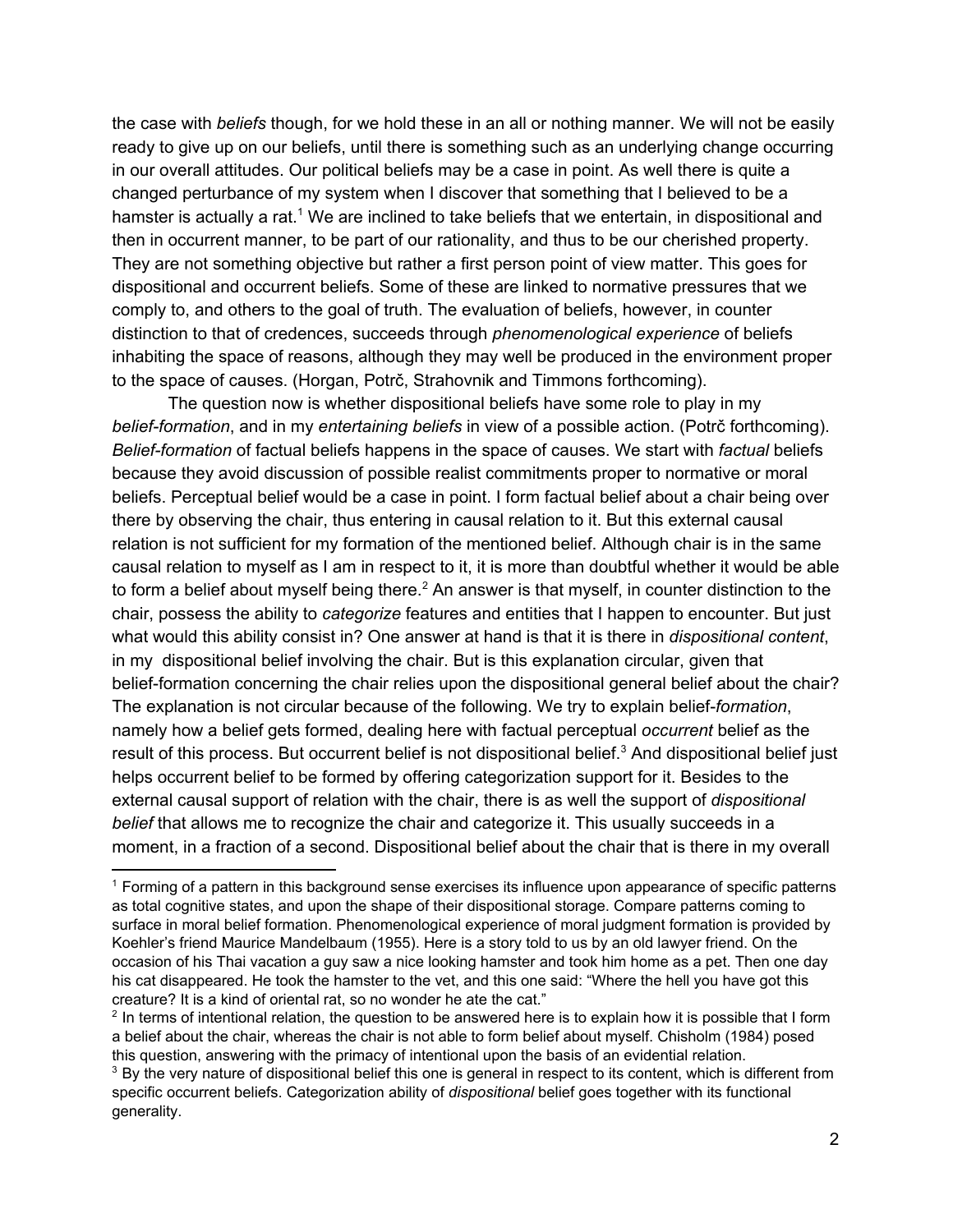belief system enables me to form perceptual belief about the chair.<sup>4</sup> Connection between the stimulus that is coming to my system and between the dispositional belief allowing me to recognize it is of the predominantly causal nature, perhaps quasi-causal would be an adequate term for describing it. There is no substantial inferential process involved into such recognition and categorization, it rather proceeds kind of reflex-like. Dispositional belief is a belief all right, but it acts in a directly active causal manner by providing categorization to the encountered stimuli. The usual perceptual belief-formation that we talk about here is of course different from my original beliefformation which allowed me to form the now existing *dispositional belief* in the first place. At that time I had to learn what a chair is, and such a learning is portrayed as consisting of several hundred trials at least in the proceedings of connectionist networks. Once the category is learned though and once as the dispositional belief gets formed, there is the ability to apply categorization to the possible vague encountered approximations of the category in one's surroundings. This is a brief account about how dispositional belief is involved in *formation* of perceptual beliefs. Dispositional belief provides ability to form an occurrent belief, through the quasi-causal impact of categorization.

There is as well the role of dispositional belief in *belief entertaining* in view of a possible action. Beliefs that are stored in my cognitive system wait for an appropriate occasion where they can eventually lead to my action. These are *dispositional beliefs* as well. But their role is different to the one that they take in categorization which is linked to belief-formation. Now we deal with the *motivational* role of beliefs. Once the motivational role is recognized in dispositional beliefs, its direction is not easily reversed. As it is customary for dispositional matters, dispositional beliefs exercise their possible agentive role in contextually appropriate circumstances. In belief*formation*, standing or dispositional beliefs have categorization role and in this sense they figure as *reasons for categorization* of the encountered items. They are thus partial reason of belief-formation. Dispositional beliefs are as well *reasons for action*, for a possible action, and this is quite a different role from the former categorizing one.

Dispositional beliefs inhabit the background cognitive system, or belief-system. There is presupposition that they are atomistic entities, with a role that is close to propositions which enter into inferential relations, sometimes with other supposed entities such as desires. If I undergo a desire to drink some beer, and if I also entertain belief that the beer is in the fridge, then I am motivated to go to the fridge and fetch myself a can of beer. Believing p and as well believing p -> q brings me to believe q. Dispositional beliefs look to be like pebbles waiting to be involved into the game of inferential links.

### **Beliefformation and belief entertaining are activated from morphological content.**

Given that beliefs are part of one's cognitive, psychological constitution, it is a pertinent question what kind of model is appropriate as an account of human cognition. Often, rationality of human psychological processes is emphasized, and inferential processes are provided as a model. Beliefs are then taken to be atomistic ingredients fitting into rationality engaging inferential relations. They also provide reasons for the inferential flow to carry on. Language of thought

<sup>4</sup> The categorization contribution of dispositional belief to the formation of occurrent belief succeeds in a reflex-like, intuition displaying manner. This shows dispositional belief's effectivity in categorization to be causal-like and to proceed by avoiding inferential step-wise manners.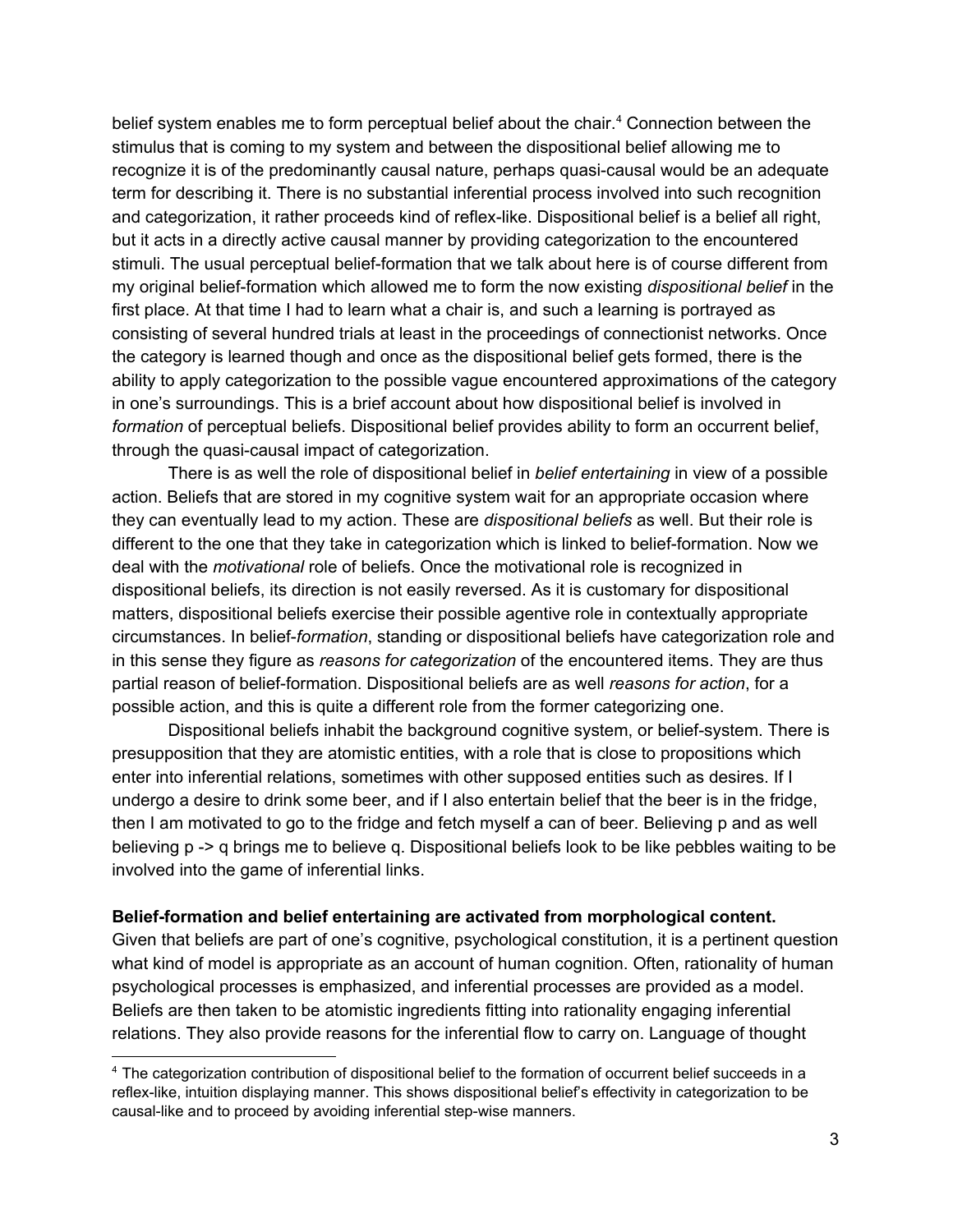(Fodor 2008) $<sup>5</sup>$  would be one such model, where representations end up as atomistic points</sup> pushed around by inferential relations. Language of thought model of mind was inspired by the classical computational von Neumann architecture, trading on rules and representations. Rules in such a system need to be tractable, and the supposed atomistic nature of representations helps them comply with this direction. Such classical computational model has advantage of putting atomistic beliefs in an inferentially ordered overall rationality displaying system.

As against classical computational architecture inspired model of mind, the so called connectionist or parallel distributed processes involving systems were proposed, inspired by connections between neurons and their intertwined paths such as these that may be found in human brain. Connectionist approach is not inferential rationality friendly as was the representations and rules involving model. Rather, direct responses to the encounters of the system with its surroundings and empirical reactions are important here. *Learning* as repeated exposure to stimuli with their always changing details is embraced. Through such exposure patterns are learned by the system. System recognizes patterns after repeated encounter with them in variable conditions.

Three levels of cognitive systems' description were proposed (Marr 1982). The upper level figures representations. The lower level takes care about physical implementation of the system. Whereas the middle level of system's description provides mechanisms enabling and regulating appearances at the upper level. In the classical computational model of mind, inferential links are to be found at the middle level, determining the appearance of presentations as total cognitive states at the upper level of the system's description. Mechanisms at the middle level of cognitive system's description enabling appearances of total cognitive states at the upper level are different in connectionist networks and in abstract dynamical systems that are inspired by these. Such an approach allows for *dynamics* and it does not depend upon rules. $6$  Once as one presupposes the existence of a dynamical system at the middle level of system's description, the appearance of total cognitive states at the upper level gets supported by dynamical interactions. Following such a departure one may doubt that total cognitive states are atomistic and that they appear as the result of activities guided by classical inferential relations. Rather, patterns or representations are positioned in their *dispositional* form at the middle level of dynamical system's description as attraction points. Once as forces at the multi-dimensional landscape navigate towards a certain point with sufficient insistence so that they make a momentary stop there, this one is displayed at the upper level as a total cognitive state. This intractable dynamical middle level of the system that is inspired by but is not identical to the connectionist network's computational architecture, may be called *morphological content*. (Horgan and Tienson 1996, Potrč 1999) Morphological content is an overall dynamical system including everything that one knows, which is not occurrently but *dispositionally* positioned in the background of the multi-dimensional landscape. Innumerable possible activation points at the dynamical multi-dimensional potential activation landscape may be seen as dispositional beliefs.

<sup>&</sup>lt;sup>5</sup> Language of thought rationalist model is opposed to behaviorist and pragmatist trends. Both atomistic representations and inferential setting provide reasons for functioning of computational processes. Systematizability and productivity provide basis to the structure.

 $6$  Dynamical system is described mathematically by arithmetic means and not by the logical inferential relations.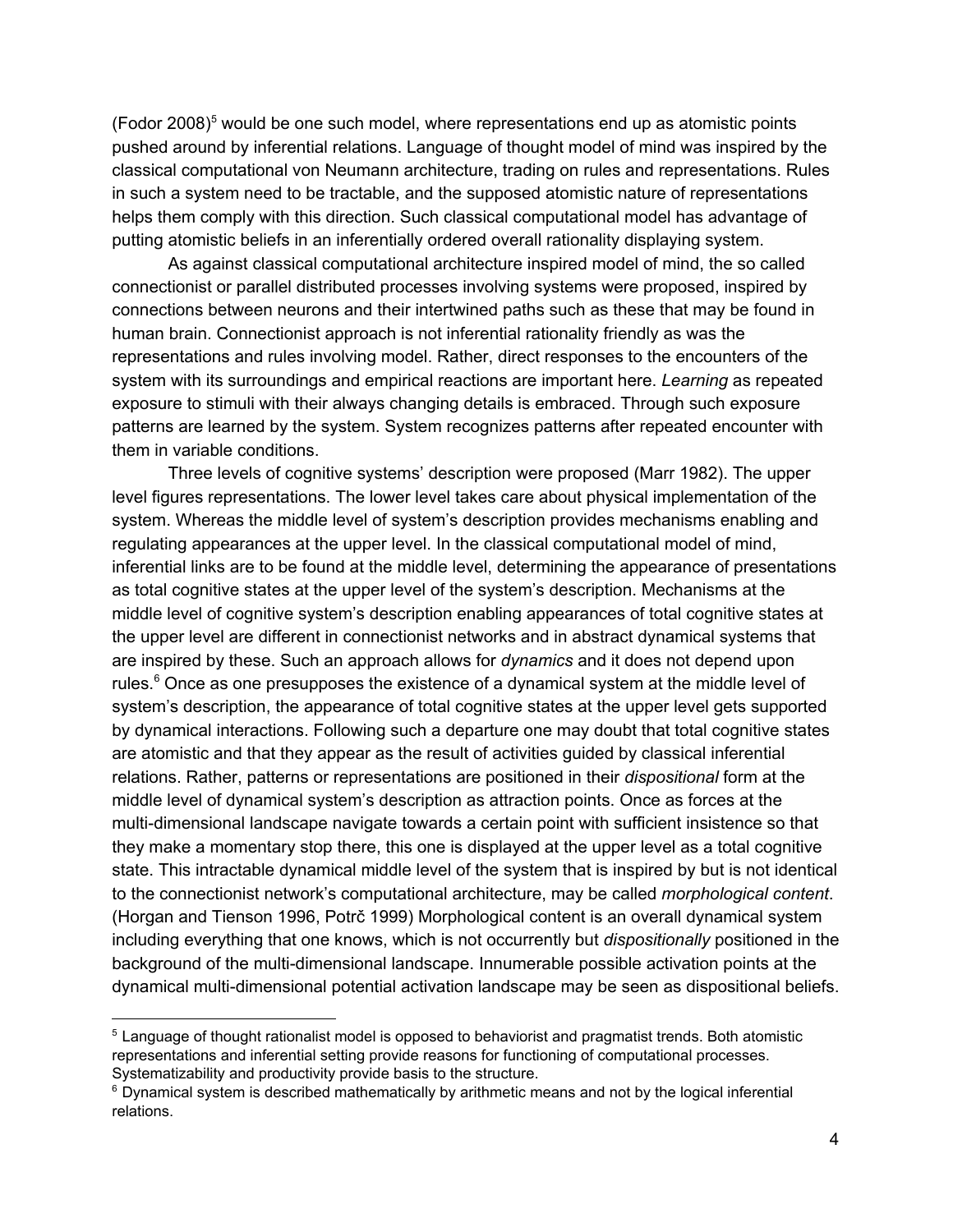This holistic background is not tractable and neither is it itself explicitly presented at the upper level of total cognitive states. Multi-dimensional landscape is inspired by connectionist networks whose activation environment consists of numerous potential directions, called dimensions. Such a landscape is not presented at the upper level of system's description, at least not in a direct manner. But it is again present there in the way that it *chromatically illuminates* total cognitive states once as they appear at the upper level.<sup>7</sup> We may now say that dispositional beliefs are embedded into this dynamical morphological content at the multi-dimensional landscape proper to the middle level of system's description. They are positioned as activation points at this dynamical landscape. As system of dispositional beliefs they exercise their impact upon each of their peers, as well as at the upper level featuring total cognitive states. This presence of *morphological content* has an impact upon both belief-formation and upon belief entertaining in view of a possible action.

Why should atomistic nature of beliefs be abandoned? This hangs together with the dynamical nature of cognitive system such as it is there. Notice that one faces a constant influx of information which one experiences. Although I am in my room that is really static as compared to a crowded city street or windy and steep mountain path, there is abundance of information that I process at each moment. The light coming through the window is constantly changing, following the interplay of sun rays with the moving clouds. There is some sound that I barely hear from the nearby room, the typing sound of my keyboard, and so many other humming alterations. I also experience my position of sitting in my chair as I type, the specific warmth of the air, the pressure of my body upon the chair exercised by gravity. All these and many more informations are coming to me all the time. Some of these are noticed and other build the background which enables this noticing to occur. All along this, some of information is stored in my system, whereas so much more of it is there in what may be described as an unconscious manner. Notice that cognitive system goes on with its activity all the time. Even during the night as I sleep there are some dreams, and information in my background keeps to be reshuffled. Some of this information is accessible to consciousness under some circumstances, and some information in the system is not so accessible. Considering all this, it is plausible that beliefs, such as dispositional beliefs, are in the grip of *dynamical* information impact all the time. But there is as well *constancy* in beliefs, according to their content that allows their categorization role to unfold itself.

The holistic Quinean picture can be of help here. Perhaps the most important question for Quine was that of explaining how the information that we empirically gather at our receptive surfaces (audible, visual and the like) ends up constituting the shape of our developed theories. His criticism of analytic-synthetic distinction proposed the picture of scientific theory as a bunch of concentric circles, whose kernel consists of basic axioms that cannot be abandoned, such as the law of noncontradiction, and whose borders are under constant impact of empirical information (Quine 1953) (just as we have described it for our perceptual situation as well). These external matters have impact upon outer embedded circles, but in principle their transformative force does not touch the kernel. But kernel itself may also be transformed once

 $7$  Chromatic illumination may be illustrated by the sources of light that illuminate the scene, providing a specific qualitative feeling to it, without that they would be themselves depicted in the scene. This approach may be used to describe the impact that *reasons* exercise upon our actions.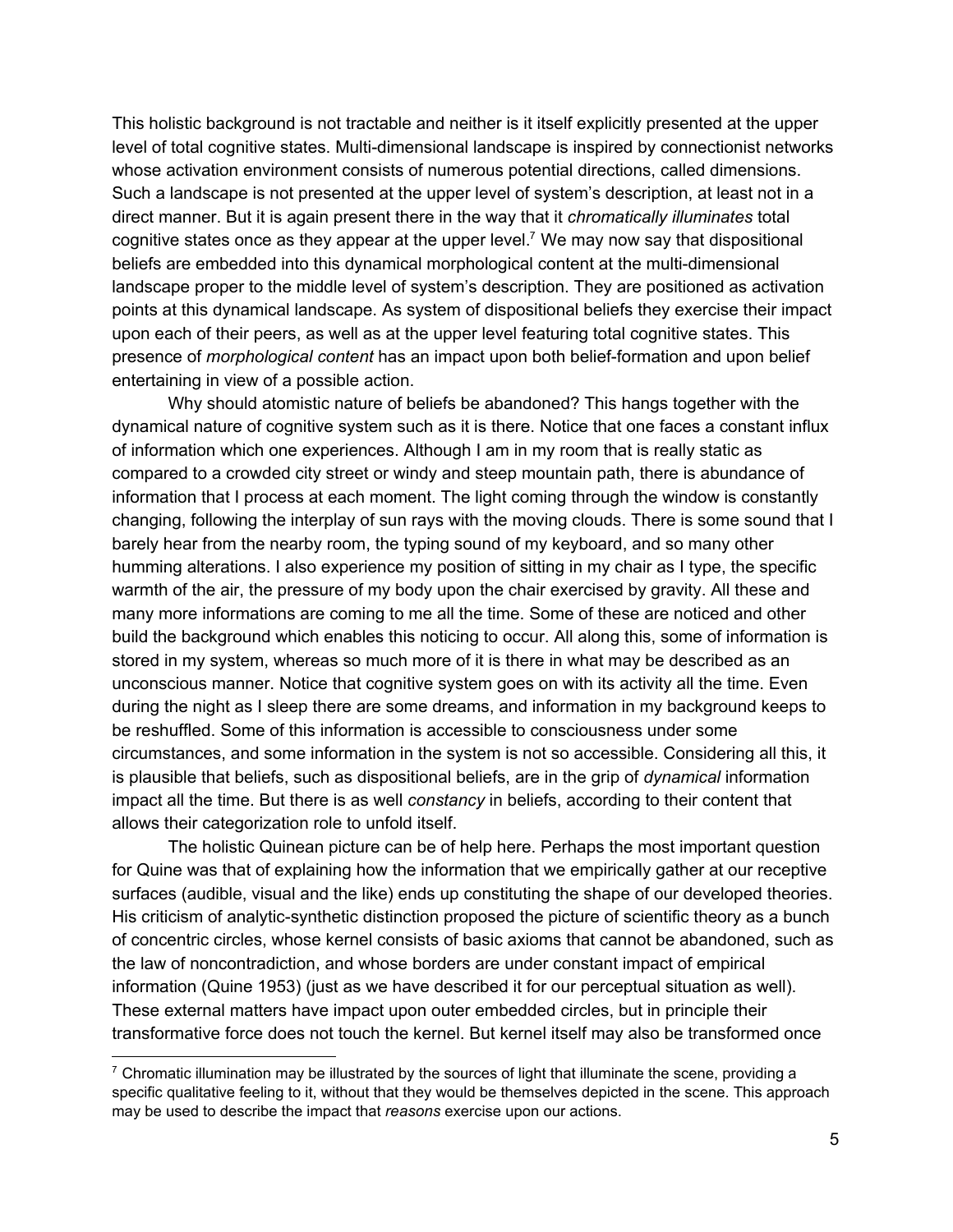as the impact of the outer information comes about with sufficient strength. This is a picture of Quinean holism that can now help us to explain the position of dispositional beliefs.

First we take a look at *belief system*. Each of dispositional beliefs inhabiting it is under constant dynamical pressure. Dispositional beliefs as points at the activation landscape may come into dynamically ever new relations, given that their distance at this landscape is constantly varied under pressure of incoming information, reshuffling the situation. This can give a picture of the background morphological content upon which dispositional beliefs or potential total cognitive states are positioned as so many attraction points.

Each dispositional belief itself, again, may be depicted as consisting of invariable kernel with the surrounding border where there is constant impact of incoming information from the system. But even the kernel of such a dispositional belief can be put under question if there is sufficient pressure on the periphery. This gives an idea about belief's constancy once it is there in the morphological background. Belief may be changed though once as the impact of the entire environment that it inhabits is altered.

This goes for belief*formation*, where the dispositional belief will imprint its mark upon the incoming information, by categorizing it. The dispositional belief's kernel will be active here, providing justification for categorization. The *entertaining* of belief is even closer to the holistic kernel and periphery picture, showing the tendency of beliefs to persist in its kernel, all along the peripheral accommodation, encompassing such matters as belief's vagueness. In entertaining belief as reason for a possible action, there is motivation attached to its relatively unchangeable kernel. Just under sufficient pressure from the periphery will there eventually come the change of motivational direction provided by belief. In such cases, the whole of belief system would change in order that that belief's kernel will display different motivational weight. All this becomes manifest once as both belief-formation and entertaining of beliefs in view of a possible action are seen as forthcoming from the dynamical background morphological content shaped belief-system, with its kernel and periphery involving structure. Both kernel of the dynamical system and its peripheral pressures may as well be used for an account of dispositional belief's vagueness. There is no wimpy boundary that would account for the possible qualitative transitions. Anyway, morphological content dynamical nature fits well the behavior of dispositional beliefs. As attraction points at the multi-dimensional landscape they offer stable categorization support in belief-formation, and motivational support for possible actions. Holistic morphological background exercises its causal impact in the categorization case, and its reasonish impact in the motivational case.

#### **Therefore, dispositional beliefs are activated from morphological content**.

What are *dispositional beliefs* if we take a look at them from the holistic dynamical background system of the morphological content perspective? They are *activation points* at the multi-dimensional activational landscape of morphological content. There are ongoing pressures all around them, as the system changes under experientially incoming variation, all in trying to preserve the needed constancy, both as a whole, and in respect to its many activation points. The expression morphological content turns our attention away from the implications of the name belief system, which aims to depict individual beliefs as atomistic entities that form a *net* through substantially inferential relations. Perhaps this is close to the coherentist epistemic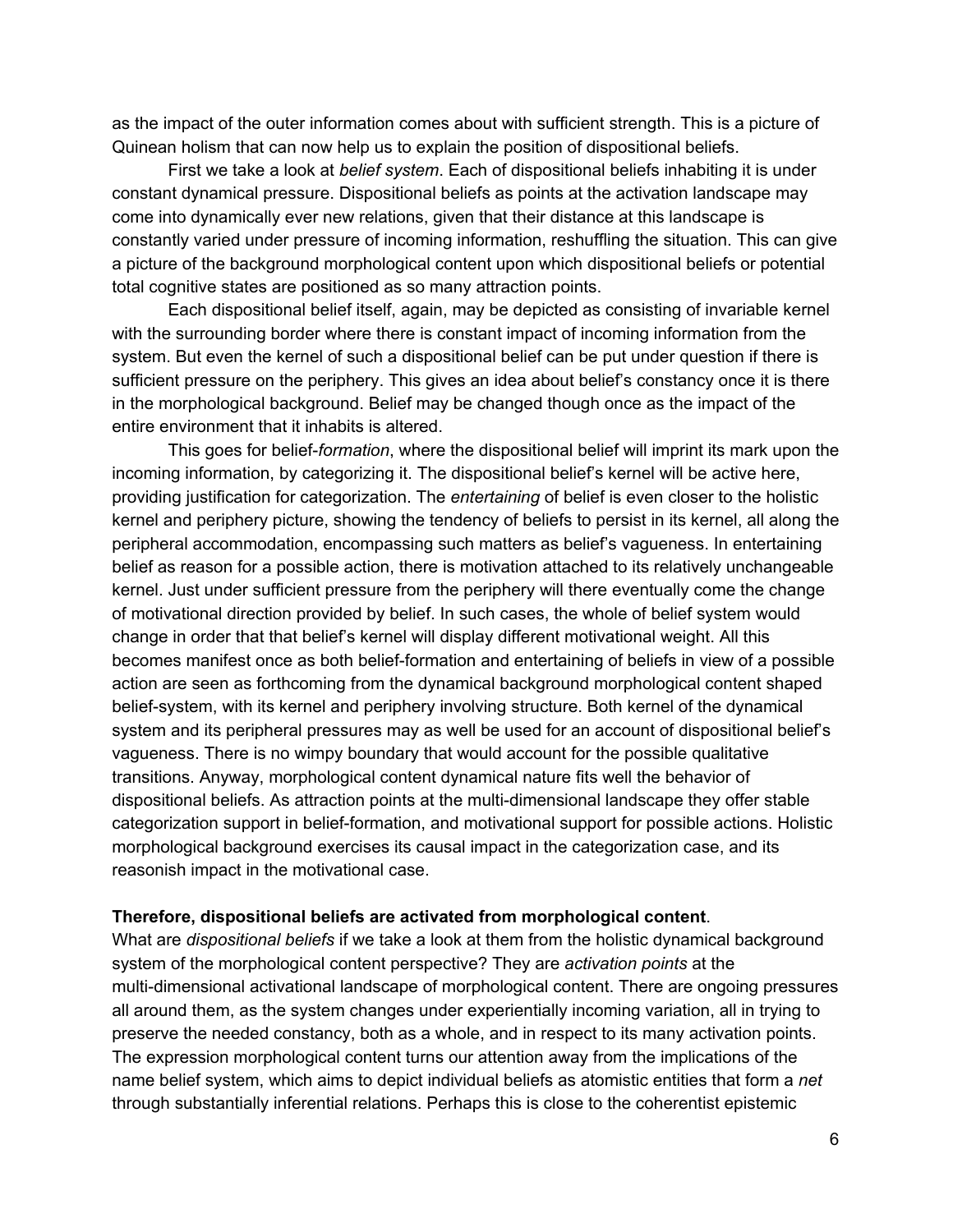quantitative graded support picture, with its displacing the evidential support from its privileged place.<sup>8</sup> Once we take morphological content as our departure, we can realize that there is constant pressure exercised in respect to a certain dispositional belief, from the dynamical happenings in the system as a whole, and in some of its regions. Dispositional belief is namely something such as a *point* positioned at the multi-dimensional dynamical activational landscape. The surroundings of a certain point, of one specific dispositional belief, will be agitated and partially transformed as the dispositional belief will adopt its occurrent role, be it in belief-formation, or in belief's motivational entertainment. So periphery of that point changes all the time, supporting through its variation in a kind of adaptive darwinian spirit the constant kernel of dispositional belief through its adaptive activity. The beliefs' kernel stability increases as it complies to the changed support through its surrounding landscape.

What is the activational role of morphological content in belief-formation? Dispositional belief is a floating point at the morphological landscape. As it is used for categorization of encountered items or features, its persistence increases. If there is a link between activation of one point leading to another point in classical terms this may be called inferential relation. But in the morphological content dynamical perspective inferential relation is just one between several supporting relations. A special and important case belongs to the chromatic illumination that comes as an indirect qualitative impact upon a certain dispositional belief from its surrounding. Inferential relation is just a certain link between the positioned points, which comes embedded into dynamical background surrounding, this impact showing itself in an indirect qualitative illuminating manner.

As a certain point at the morphological landscape becomes a *reason*, this time not for categorization, but for a *possible action*, its surrounding (the surrounding of this dispositional belief point) provides *motivational direction* to the agent who entertains such a dispositional belief. Motivation of a certain belief therefore again relies on an *indirect* impact that the point's, the dispositional belief's surrounding, namely the embedding multi-dimensional landscape, exercises in its respect. If I am motivated to go hiking, this specific hiking-belief comes as embedded in relation to several other points at the landscape, such as my awareness of hiking impact upon my health prospect and many more reasons that I can think about as related to this. If I go hiking repeatedly, the motivational impact of my dispositional belief in this regard, the activation points, gets boosted through the background connections related to other points, to other dispositional beliefs at the landscape, as forming of habitual connections and *patterns*. The formation of such patterns itself displays impact of the morphological content. Notice that patterns in question may link different dispositional beliefs as activation points between themselves, occasionally producing a new point, a new dispositional belief.

The fact that morphological background landscape with the morphological content activates beliefs opens a question about such dispositional belief's justification through such activity. Justification is an epistemic matter. There is a thesis that justified belief provides justification for action, except for what may be called deviant cases. (Cohen forthcoming). But justification for a certain belief comes from the support of this belief from its surroundings, encompassing such matters as gettierized worries. And this surrounding is a feature of

<sup>&</sup>lt;sup>8</sup> Keith Lehrer (1990) vs Roderick Chisholm, in a broad outline of epistemic justification.